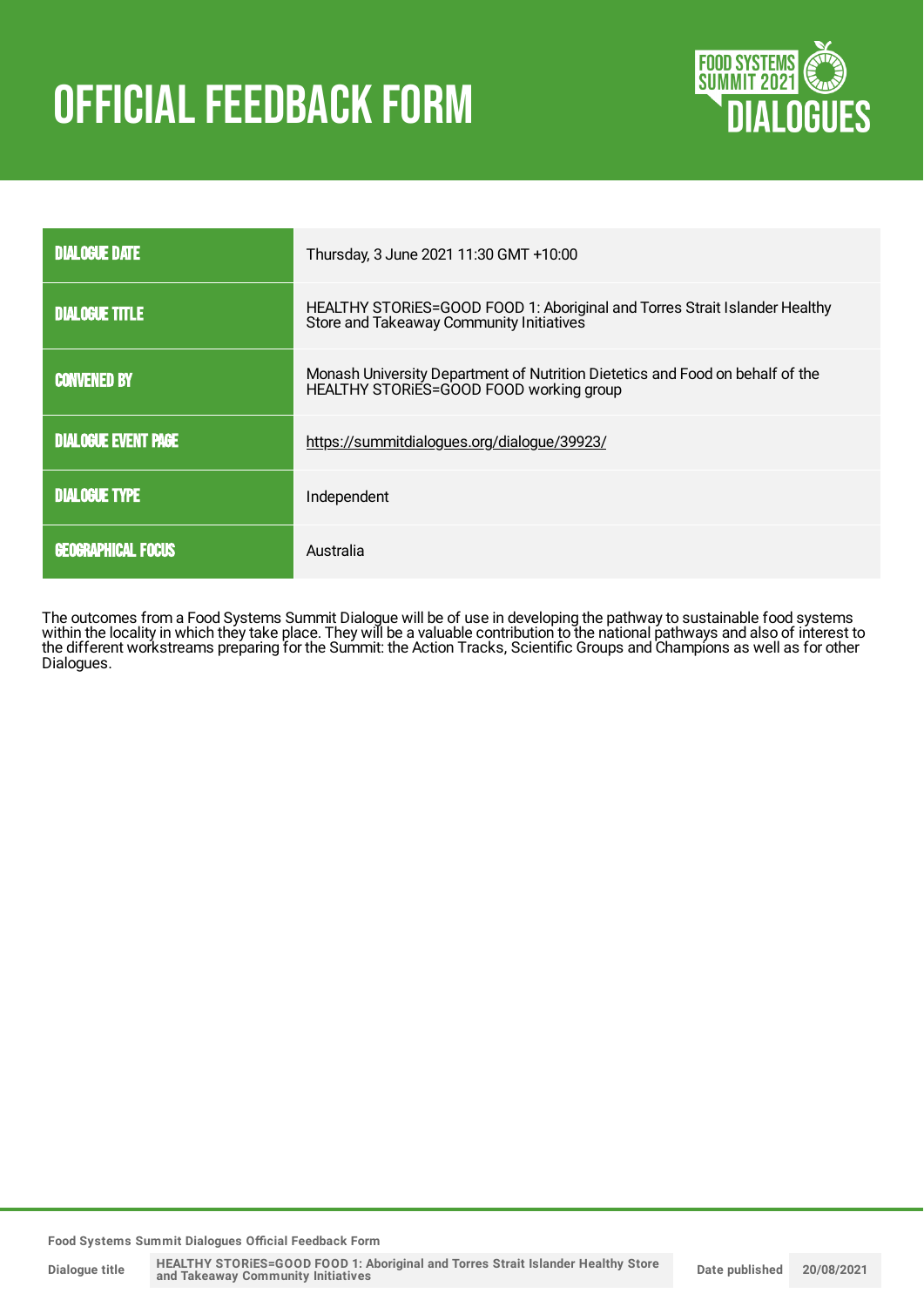## 1.PARTICIPATION



#### NUMBER OF PARTICIPANTS FROM EACH STAKEHOLDER GROUP

| Small/medium enterprise/artisan |                                             | Workers and trade union                     |  |  |
|---------------------------------|---------------------------------------------|---------------------------------------------|--|--|
|                                 | Large national business                     | Member of Parliament                        |  |  |
|                                 | Multi-national corporation                  | Local authority                             |  |  |
|                                 | Small-scale farmer                          | Government and national institution         |  |  |
|                                 | Medium-scale farmer                         | Regional economic community                 |  |  |
|                                 | Large-scale farmer                          | <b>United Nations</b>                       |  |  |
|                                 | Local Non-Governmental Organization         | International financial institution         |  |  |
|                                 | International Non-Governmental Organization | Private Foundation / Partnership / Alliance |  |  |
|                                 | Indigenous People                           | Consumer group                              |  |  |
|                                 | Science and academia                        | Other                                       |  |  |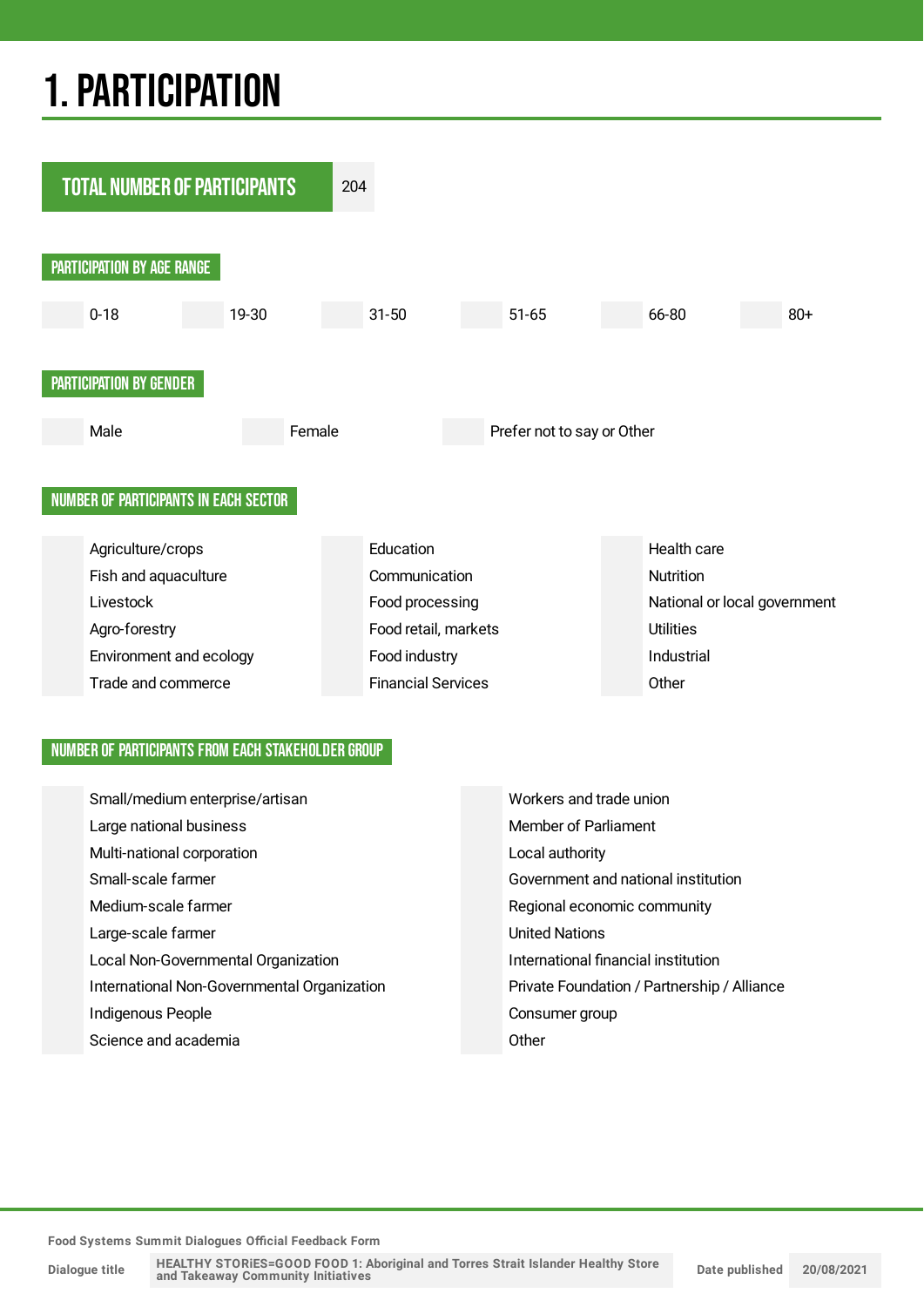## 2. PRINCIPLES OF ENGAGEMENT

HOW DID YOU ORGANIZE THE DIALOGUE SO THAT THE PRINCIPLES WERE INCORPORATED, REINFORCED AND ENHANCED?

In planning, organising and implementing the HEALTHY STORiES = GOOD FOOD on-line event a number of strategies were employed to shape an event where i) community leaders, government/non-government policy-makers, service providers and academics could consider together solutions to food security built on evidence and with health and wellbeing outcomes important for communities; ii) there be robust, honest and respectful discussion on issues such as food affordability, a trained local nutrition workforce, minimising harm from unhealthy food and drinks with retail competition and viability of remote stores considered, and capacity building opportunities across the food system locally and nationally; and, iii) there be celebration and sharing of initiatives whilst acknowledging reflection of barriers to working in the challenging context of remote Australia. A key strategy was the establishment of a 32-member working group with eight Indigenous advisers in February 2020. This working gp met monthly via Zoom, with the convenor in contact with members by phone and email between meetings to build relationships and support Indigenous Peoples to be empowered in lead roles in the story direction, story telling and sharing. The working gp determined a set of guiding operation principles (such as, there be Australian-wide representation, priority be on involvement of Indigenous people in the working group, and, strong representation of Indigenous peoples in the sharing of stories and participation in the event and there be First Nations people's voice and community ownership in the inclusion of content). The working group also set criteria for the selection of community initiatives to be showcased. The 8 Indigenous advisors had final decision on significant event design decisions. Nicole Turner, a Kamilaroi woman, nutritionist and chair of Indigenous Allied Health Australia and NSW Rural Doctors Network, curated the event and built trust, showed respect of different perspectives, was inclusive of different stakeholders, and prioritising space for Indigenous Peoples voices.

#### HOW DID YOUR DIALOGUE REFLECT SPECIFIC ASPECTS OF THE PRINCIPLES?

Act with urgency: We recognised that sustained and meaningful action to build food secure communities can only be achieved with Indigenous Peoples at the centre of decision-making for their communities. Commit to the Summit: In registering this HEALTHY STORiES=GOOD FOOD on-line event as a food summit independent dialogue we contacted and sought support from the event working group and participating organisations. All were supportive of contributing to such a significant global forum. This action in itself brought the food summit to people's attention who previously may not have been aware of it. We will continue to share news of the food summit with these stakeholders to facilitate new connections and enable wider participation of stakeholders in remote communities of Australia in food system dialogues and the thinking of ways forward. Be respectful: The HEALTHY STORiES = GOOD FOOD on-line event strived to provide a public forum where the vision, concerns, effort and initiatives of Aboriginal and Torres Strait Islander Peoples and their leadership in promoting foodrelated policies and practices that strive to protect and improve health and wellbeing, enhance resilient livelihoods and communities, and promote good stewardship of natural resources, could be listened to, celebrated and showcased to inspire others. Recognise complexity: In this dialogue 8 government, 21 non-government organisations, 15 Aboriginal organisations, 21 academic organisations, 4 retail organisations and civil society participated. The stories featured and the presenter and panellists were chosen to showcase the multiplicity of voices working across the food system in relation to remote stores. Embrace multi-stakeholder inclusivity: We sought to present multiple and diverse perspectives and experiences from a strength-based perspective to learn and build from local knowledge and insights. Complement and work of others: We presented key discussion points from this event to a food security summit hosted June 2021 by the Aboriginal Medical Services Association of the Northern Territory.

#### DO YOU HAVE ADVICE FOR OTHER DIALOGUE CONVENORS ABOUT APPRECIATING THE PRINCIPLES OF ENGAGEMENT?

**Food Systems Summit Dialogues Official Feedback Form**

**Dialogue title HEALTHY STORiES=GOOD FOOD 1: Aboriginal and Torres Strait Islander Healthy Store and Takeaway Community Initiatives Date published 20/08/2021**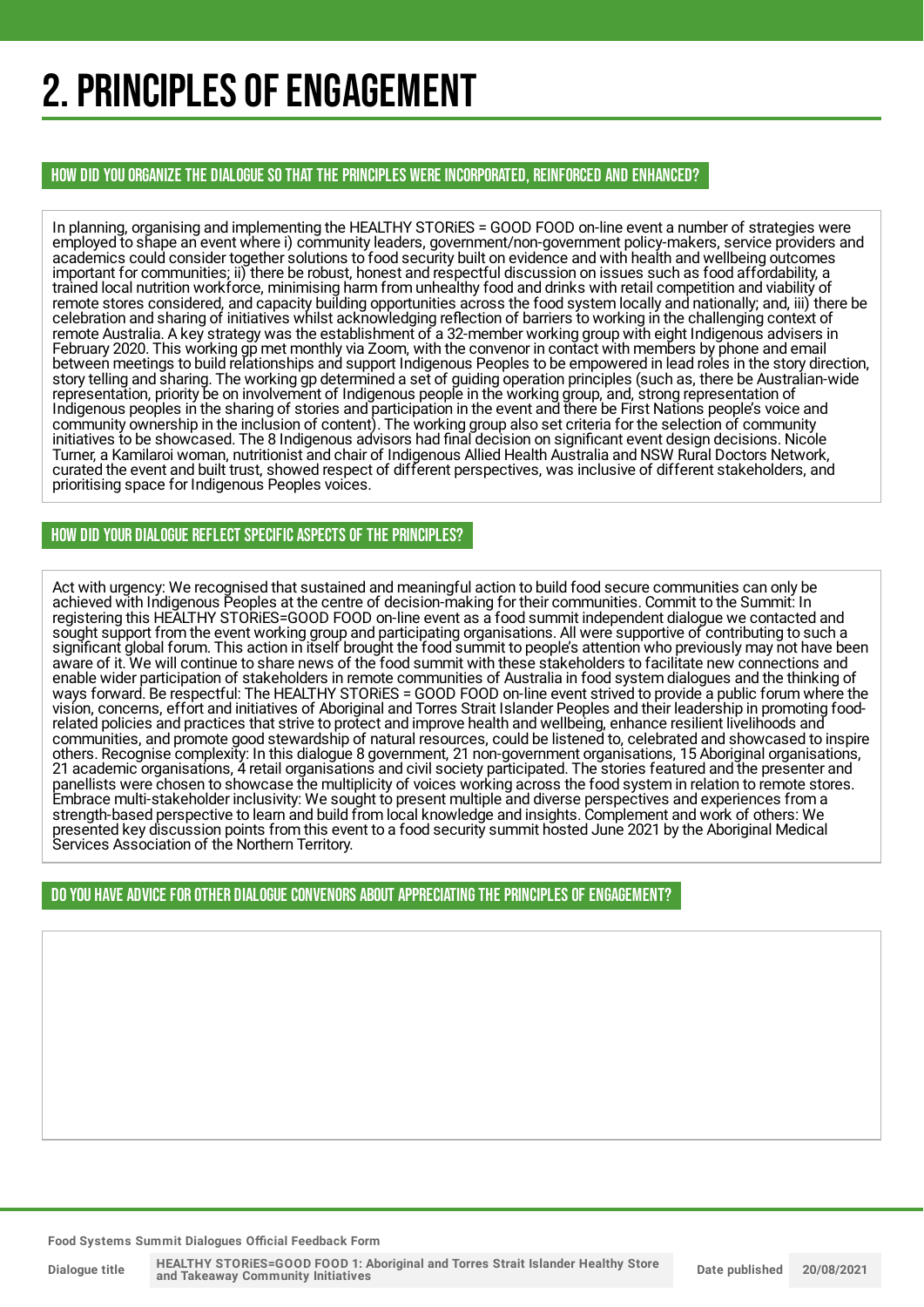## 3. METHOD

The outcomes of a Dialogue are influenced by the method that is used.

#### DID YOU USE THE SAME METHOD AS RECOMMENDED BYTHE CONVENORS REFERENCE MANUAL?

**Yes** ✓ **No**

This event was curated to share evidence on community initiatives aimed at improving the supply of healthy affordable food and highlight the innovative and emerging approaches to the challenges experienced by community stores in providing a healthy, quality and affordable food supply. The HEALTHY STORiES = GOOD FOOD event was curated via 4 on-line webinar events due to Covid-19 travel restrictions and risk. The on-line event culminated through consultation with many stakeholders and sharing of ideas. The artwork used for this event was created by the HEALTHY STORiES = GOOD FOOD Young artist winner Jarrod Stains of the Gamilaroi region, with his artwork "Food Dreaming". This artwork was selected by the HEALTHY STORiES = GOOD FOOD online series First Nations selection committee to best represent the event. Stories of community initiatives to showcase in the event were chosen Nationally that met our working group's guiding principles and criteria. The process of selecting stories to showcase included: 1.Identifying stories with working group members through community consultation 2. Review of the Australian Government parliamentary inquiry submissions for good stories impacting food supply for health outcomes that involved Stores only. 3. Checking alignment of identified stories with the working group's objectives 4. Screening the list of identified stories with working group members and our Indigenous selection committee (Stories included needed to be well-established, related to the store/takeaway, evidence of community involvement in development and implementation, and aimed to improve access to healthy/ affordable food 5. Relevant organisations were then contacted to double-check that stories met our brief. The consultation process then began with interview briefs codesigned with the filmmaker and involved organisation. First Nation story leaders were empowered to take leading roles in the story direction, telling, sharing of experience in a way they felt comfortable. The one-hour on-line event was structured as follows: - Acknowledgement of the traditional custodians of the lands and paying of respect to their Elders past, present and emerging and Indigenous Peoples present - Acknowledgement of the balance Indigenous Peoples maintained for millennia between human and environmental/planetary health and the impact on this balance of colonisation - Acknowledgement of the continued consequences of colonisation and prevailing colonial power structures that impact on food security and people's access to healthy, affordable food - Showing of the four films on community initiatives to improve the quality of food in their stores and takeaways - 10mins presentation by an expert in the field on remote store businesses and their role in relation to health of the community - QandA with panellists with questions from event participants - Showing of graphic illustration of the events key themes that emerged from the films, presentation and QandA - Close. The reaction to the event and its curation of the few participants who completed the short evaluation survey were extremely positive. One commented on how much they appreciated the celebration of "proactive health initiatives that will hopefully inspire other communities" and the illustrator who captured a summary of each discussion. Another praised the convenor and curator for the "highly grounded and knowledgable contributors, inspiring films and case studies; the obvious, collective love, warmth and passion to tackle the hard issues in culturally safe, pragmatic and respectful ways to make meaningful and positive differences to individual and community wellbeing; and the wonderful mix of voices, doers and leaders who, with their communities, are just getting on with strengths, community based real action and solutions. So many wonderful examples of powerful, leadership, insight and grounded pathways for action really - for remote AND mainstream Australia." This same participant thought the mix of presentations, films and discussion worked well but thought more time for discussion and interaction would have been good too but understood the challenges of this online.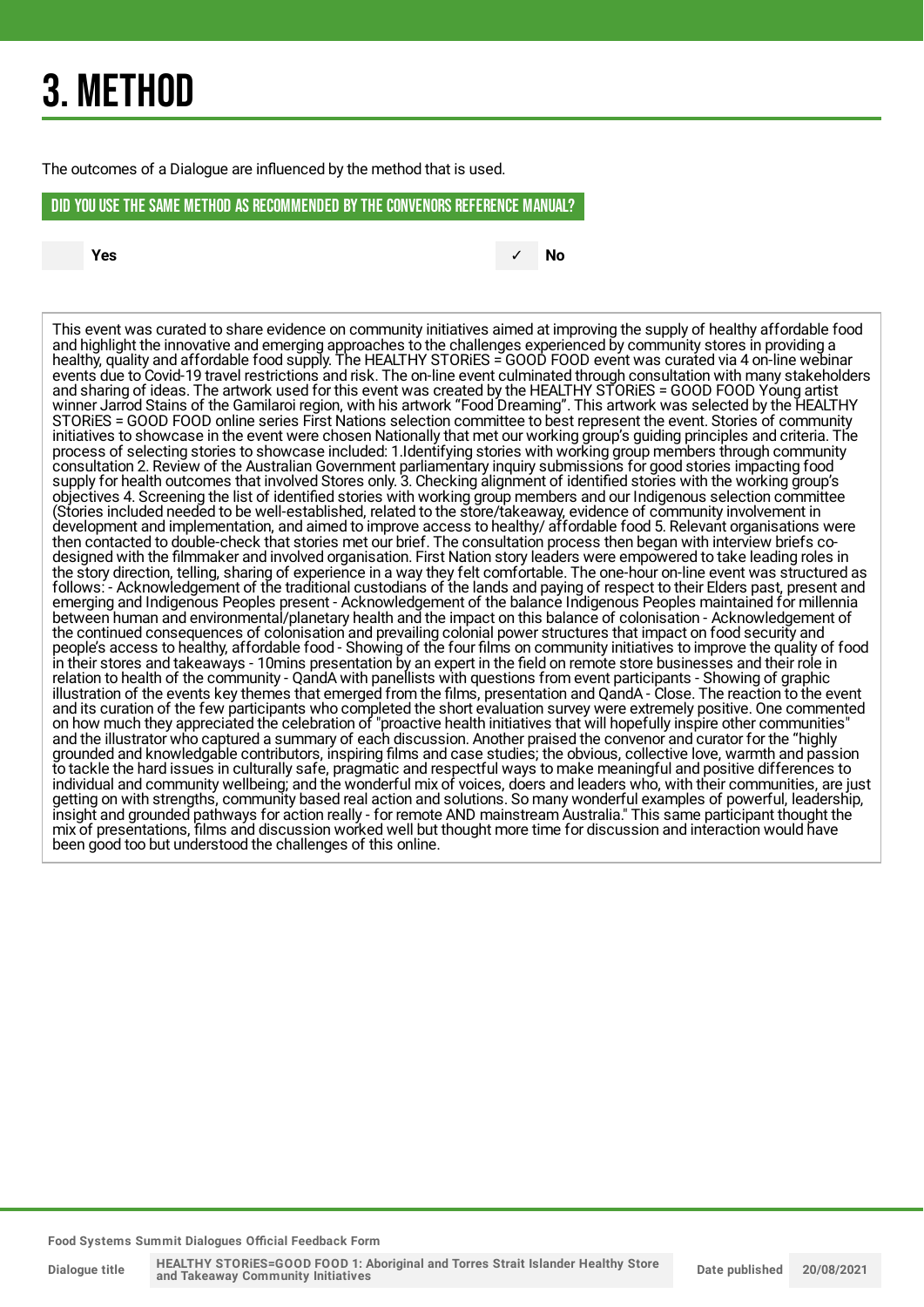## 4. DIALOGUE FOCUS & OUTCOMES

### MAJOR FOCUS

The HEALTHY STORiES = GOOD FOOD event had a focus on Action Track 1 with the recognition that the other action tracks relate to Action Track 1 as shifting to sustainable consumption patterns, building resilience to shocks and stress etc are fundamental determinants of ensuring access to safe and nutritious food for all. This consideration of all action tracks also aligns with Indigenous knowledges of the interconnectedness of food system elements, people and the natural environment. This is reflected in the HEALTHY STORiES = GOOD FOOD artwork, where Jarrod says, "In this artwork I have tried to represent HEALTH STORiES in a number of ways. In the middle of the painting is a group of people eating - we come together at meal time. The situation in which we eat is equally as important as the food we eat. Surrounding these are nuts, berries and witchetty grubs - important traditional food sources that our old people survived off for millennia, we need to take lessons from these (even if our food sources have changed) and watch what we are eating always. Stretching in four directions are the journeys we make for food, with a yam plant in each corner and bush food extended off of the branches. This represents our health journey, there are many paths we can take. The hands and spirals represent the relationships to people we have. These can also be important in our relationship with food, we need to surround ourselves with the right people and also encourage each other to eat well and nurture each other in times of health and illness alike."

In this dialogue, HEALTHY STORiES = GOOD FOOD 1, we explored the theme of the policy role of stores and take-aways in Aboriginal and Torres Strait Islander communities in relation to community health and wellbeing and levers of change. We showcased innovative initiatives led by Indigenous communities and leaders as such initiatives can be overlooked by governments and organisations perpetuating a history of imposed and inappropriate policy-action that is neither effective nor sustainable for Aboriginal and Torres Strait Islander communities. Underpinning our event was the recognition of the human right of Indigenous Peoples to participate in and lead decisions impacting their lives, communities, culture and lands. Themes explored were how locally harvested foods in communities can be made available for sale through locally (Indigenous) operated and owned take-away businesses and that the employment and training of local Aboriginal and Torres Strait Islander Peoples in these enterprises can provide meaningful employment and livelihood pathways. A further theme was the importance of creating opportunities for Aboriginal and Torres Strait Islander Peoples in food retail and business operations to train other Aboriginal Peoples and the benefits and cultural appropriateness of this type of training. This theme also explored how the provision of quality training in kitchen operations and food preparation for Aboriginal Peoples can help ensure the availability of healthy meals and prepared foods in remote communities and thereby contribute to the health of the community, where presently access to healthy pre-prepared foods is limited. Issues raised were that current government funding schemes do not recognise store businesses as providing essential services to remote Aboriginal and Torres Strait Islander communities and yet store businesses and the quality, range and price of foods and goods they provide directly impacts the health and wellbeing of the community. Many store businesses operating in remote Australia particularly those owned by Aboriginal and Torres Strait Islander communities have prioritised health and wellbeing in their store policies and wear the business costs of these bold and innovative policies. Recognition by government of the health-promoting role of food retail businesses in communities and the potential health-cost benefit of these store policies by provision of funding incentives could strengthen the uptake of these policies across remote communities to the benefit of all communities.

#### ACTION TRACKS

| Action Track 1: Ensure access to safe and<br>nutritious food for all      |              | <b>Finance</b>               | Policy                     |
|---------------------------------------------------------------------------|--------------|------------------------------|----------------------------|
| Action Track 2: Shift to sustainable<br>consumption patterns              | ✓            | Innovation                   | Data & Evidence            |
| Action Track 3: Boost nature-positive<br>production                       | $\checkmark$ | Human rights                 | Governance                 |
| Action Track 4: Advance equitable livelihoods                             |              | Women & Youth<br>Empowerment | Trade-offs                 |
| Action Track 5: Build resilience to<br>vulnerabilities, shocks and stress |              |                              | Environment<br>and Climate |

**KEYWORDS**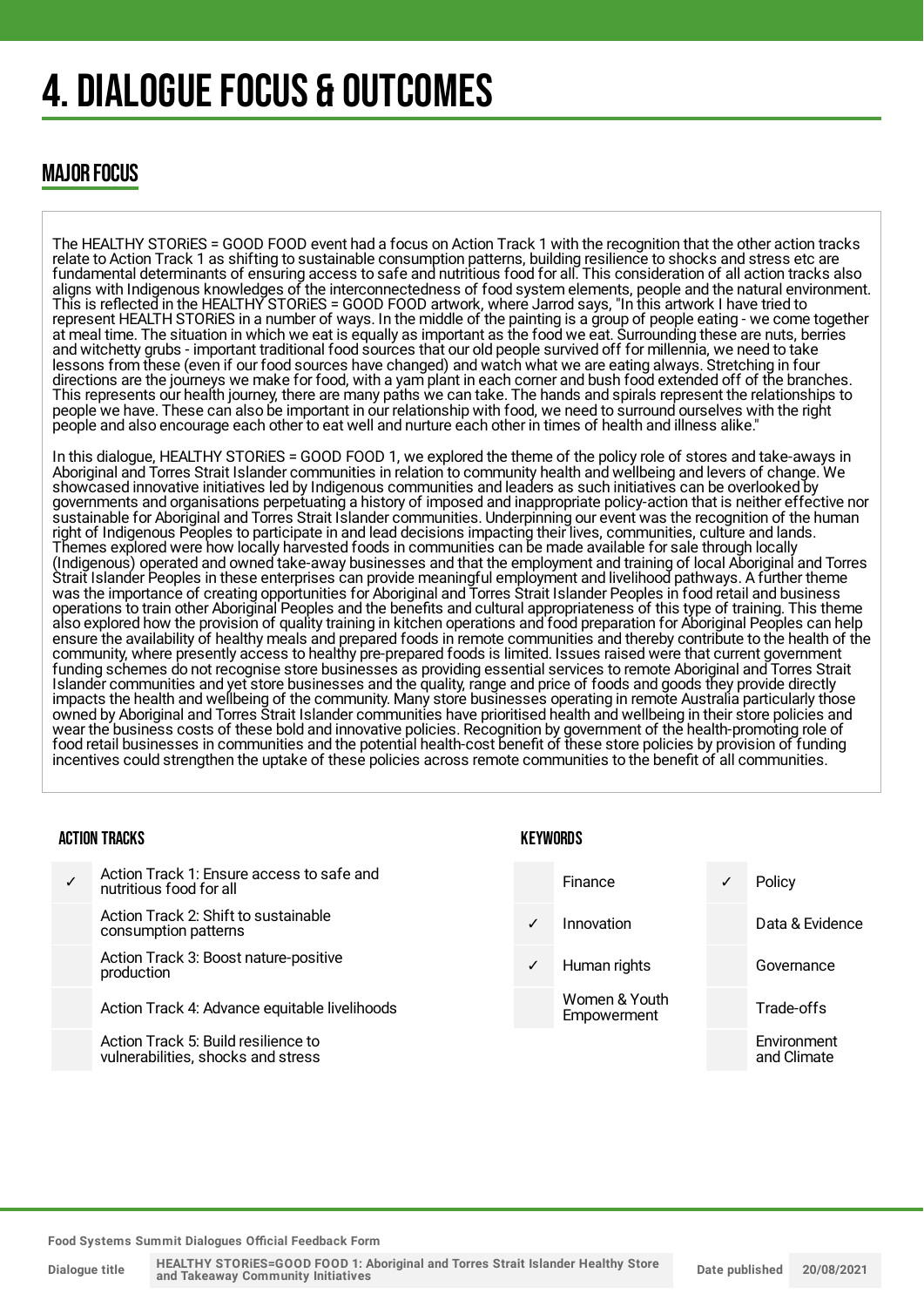### MAIN FINDINGS

A number of findings emerged from our HEALTHY STORiES = GOOD FOOD event that were presented at the AMSANT food security summit in June 2021 to stimulate further discussion to support healthy, affordable and sustainable food systems in remote Australia. Aboriginal and Torres Strait Islander Peoples are leading transformation of their stores and takeaways to be healthy through innovative policy that recognises the impact that food price, availability and promotion/marketing has on food choices and community health. Non-Indigenous people can assist this transformation by supporting Indigenous Peoples as trainers of their own people, and providing technical support and evidence/information to inform policy-making where needed.

With appropriate training opportunities, the food retail sector is contributing to the training, preparation and aspirations of future store business leaders, Aboriginal corporation leaders, and community leaders.

Funding opportunities (such as grants for infrastructure improvement and workforce development) are necessary to enable stores and takeaways to provide a quality service to their communities and continue to strengthen store policy that promotes healthy affordable and quality food for all.

A regulatory framework with inbuilt funding incentives co-designed with Indigenous Peoples could potentially support standardised store and takeaway business practices for quality, healthy and affordable food and goods including professional advice readily available to Aboriginal and Torres Strait Islander store directors.

With appropriate and adequate training and infrastructure support, takeaways in remote communities can offer quality, affordable and healthy meals.

#### ACTION TRACKS

#### **KEYWORDS**

and Climate

✓ Action Track 1: Ensure access to safe and nutritious food for all Action Track 2: Shift to sustainable consumption patterns Action Track 3: Boost nature-positive production Action Track 4: Advance equitable livelihoods Action Track 5: Build resilience to Finance ✓ Policy Innovation Data & Evidence Human rights Governance Women & Youth **Empowerment** Trade-offs Environment

vulnerabilities, shocks and stress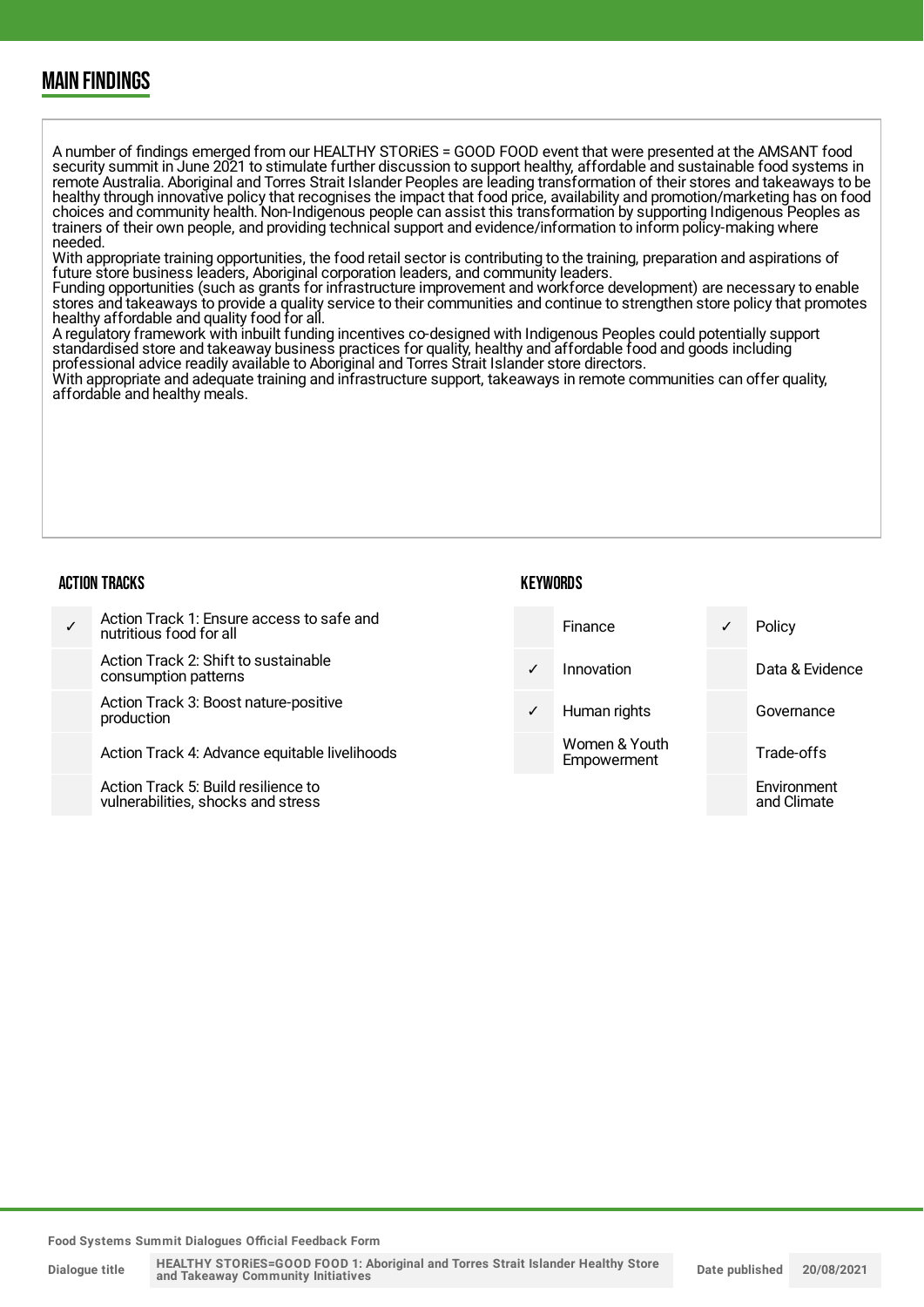### OUTCOMESFOR EACH DISCUSSION TOPIC

The actions that emerged from the story-telling, presenters and panellist discussion for further discussion and consideration were:

1. Non-Indigenous Peoples be trained on how best to support Indigenous leadership and be ready to learn from Indigenous peoples before engaging with communities and when in community

2. Training be structured so Indigenous Peoples are training Indigenous Peoples

3. Funding schemes (such as grants for infrastructure improvement and workforce development) recognise the essential service role of stores and takeaways across remote Australia to enable stores provide a quality service to their communities including the provision of healthy, quality and affordable food and goods

4. Focus be on improving the quality, affordability and healthiness of pre-prepared meals in remote communities through provision of training and employment opportunities for Indigenous Peoples

5. There be consideration of co-design with Indigenous Peoples of a regulatory framework implemented and adequately monitored to ensure standardised quality store and takeaway business practices across all remote community food retail businesses that support the provision of quality, healthy and affordable food and other essential goods.

#### ACTION TRACKS

#### **KEYWORDS**

and Climate

✓ Action Track 1: Ensure access to safe and nutritious food for all Action Track 2: Shift to sustainable consumption patterns Action Track 3: Boost nature-positive production Action Track 4: Advance equitable livelihoods Action Track 5: Build resilience to Finance ✓ Policy Innovation Data & Evidence Human rights Governance Women & Youth **Empowerment** Trade-offs Environment

**Food Systems Summit Dialogues Official Feedback Form**

vulnerabilities, shocks and stress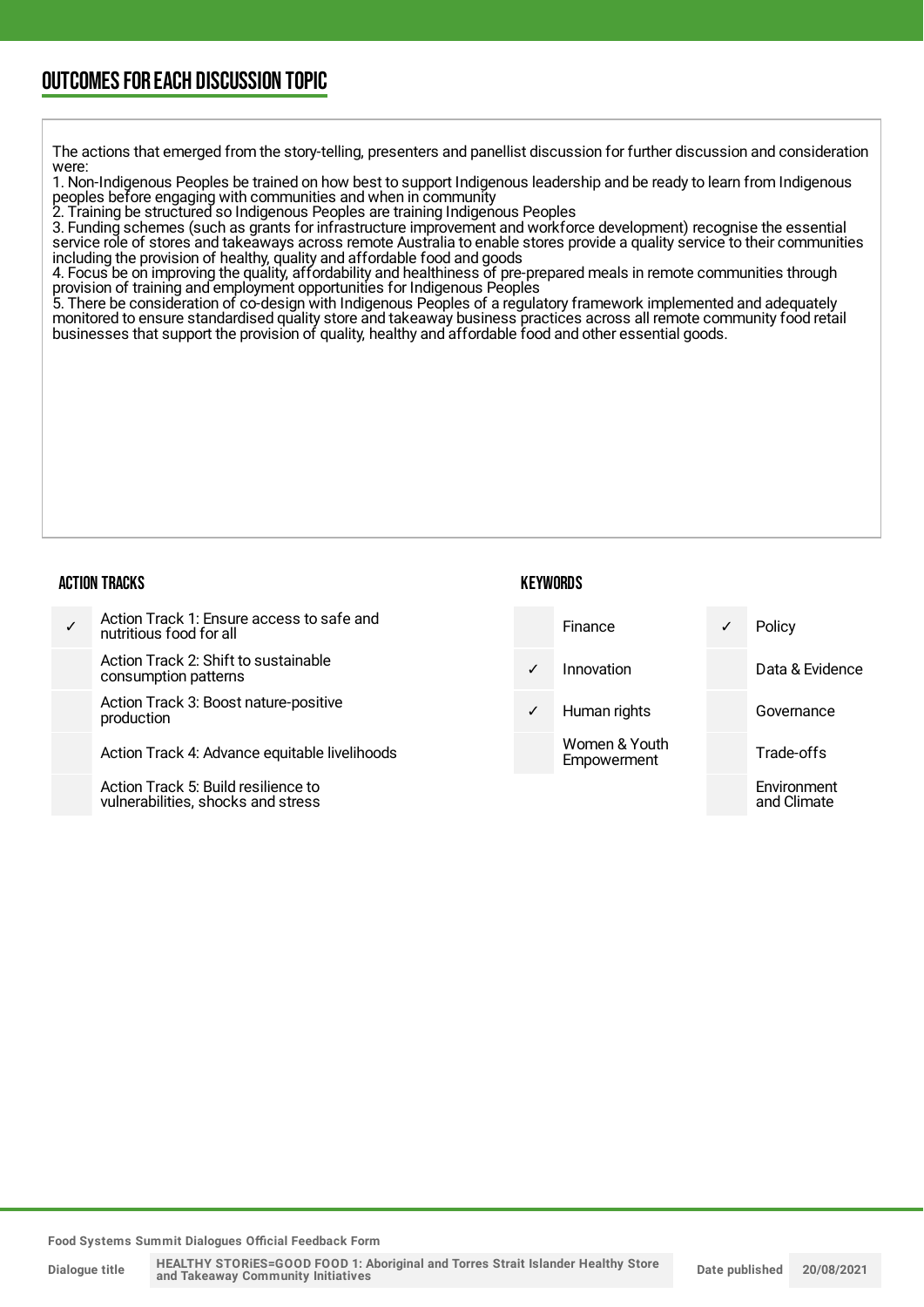### AREAS OF DIVERGENCE

#### ACTION TRACKS

Action Track 1: Ensure access to safe and nutritious food for all

Action Track 2: Shift to sustainable consumption patterns

Action Track 3: Boost nature-positive production

Action Track 4: Advance equitable liveli

Action Track 5: Build resilience to vulnerabilities, shocks and stress

#### **KEYWORDS**

| and   | Finance                      | Policy                     |
|-------|------------------------------|----------------------------|
|       | Innovation                   | Data & Evidence            |
|       | Human rights                 | Governance                 |
| hoods | Women & Youth<br>Empowerment | Trade-offs                 |
|       |                              | Environment<br>and Climate |